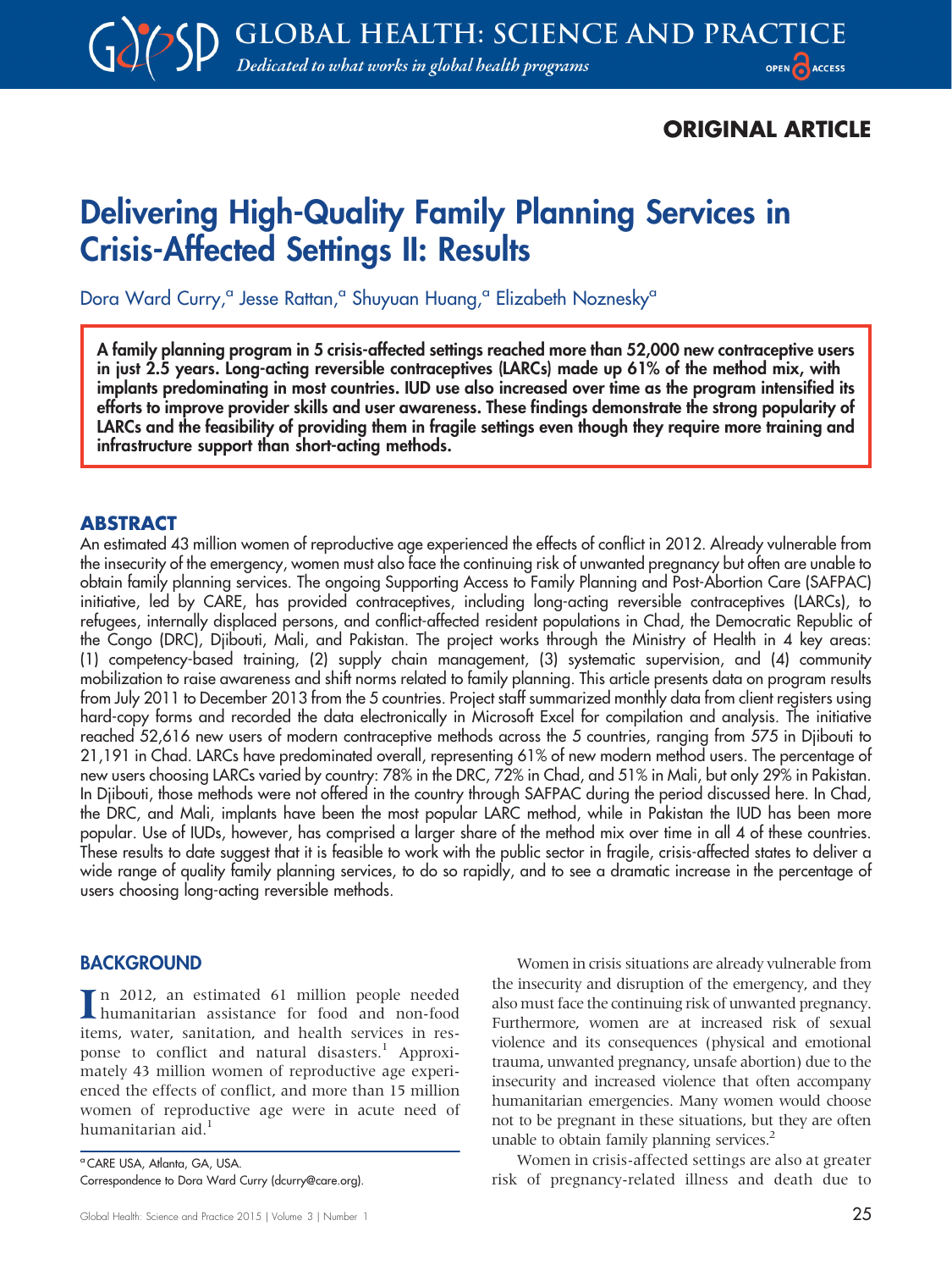<span id="page-1-0"></span>Many women in crisis situations would choose not to be pregnant, but they are often unable to obtain family planning services.

interruptions or restricted access to pregnancy and delivery-related services. Worldwide, 9 of 10 countries with the highest maternal mortality ratios are affected by conflict.<sup>3</sup> These high maternal mortality ratios are related not only to poor emergency obstetric care but also to high unmet need for family planning.

CARE's ongoing Supporting Access to Family Planning and Post-Abortion Care in Emergencies (SAFPAC) initiative operates in Chad, the Democratic Republic of the Congo (DRC), Djibouti, Mali, and Pakistan—5 crisis-affected countries that face persistent challenges including recurrent natural disasters, chronic conflict, and significant populations of internally displaced persons (IDPs) or refugees. SAFPAC supports government health systems at the provincial level and below to apply family planning best practices established in more stable development settings to crisis-affected settings for refugees, host country communities, IDPs, and other crisis-affected residents.

The countries and geographic areas in which SAFPAC operates face a diverse range of challenges. Eastern DRC suffers protracted conflict, insecurity, and chronic displacement of people. Southern Chad is managing an influx of refugees from the Central African Republic. Major, recurrent flooding (and displacement) affect South Punjab, Pakistan. North-central Mali hosts IDPs from the far North. Djibouti hosts Somalian refugees in stable, long-running camps.

Although very different from one another, these countries share some important similarities. First, protracted conflict and/or natural disasters have caused large population displacement and have eroded the ability of the state to provide basic services, which in most cases are already weak. Second, unmet need for modern contraception is high and increases in contraceptive prevalence have been slow, resulting in their selection as Family Planning 2020 (FP2020) focus countries.4 Contraceptive prevalence nationally ranges from less than 10% in Chad, the DRC, and Mali to 18% in Djibouti and 22% in Pakistan (Table 1). Third, their governments have signaled at least some commitment to increasing access to family planning services through various national policies and programs.

SAFPAC's implementation strategy focuses on 4 intervention areas, which have been shown to increase access to and use of family planning services in any setting<sup>11-15</sup>: (1) providing competency-based training with follow-up assessment and coaching, (2) conducting facility supervision on a regular basis in partnership with local government health officials, (3) ensuring a continuous supply of contraceptives and medical supplies, and (4) mobilizing communities to raise

|            | Countrywide CPR for<br>Modern Methods <sup>a</sup> | No. of                   | <b>Estimated No. of</b>                   |  |
|------------|----------------------------------------------------|--------------------------|-------------------------------------------|--|
| Country    |                                                    | <b>SAFPAC Facilities</b> | <b>WRA</b> in Catchment Area <sup>b</sup> |  |
| Chad       | 5%                                                 | 21                       | 405,984                                   |  |
| <b>DRC</b> | 8%                                                 | 21                       | 123,218                                   |  |
| Djibouti   | $18\%$                                             | 2                        | 5,040                                     |  |
| Mali       | 8%                                                 | 8                        | 14,210                                    |  |
| Pakistan   | 22%                                                | 27                       | 149,601                                   |  |
| Total      | <b>NA</b>                                          | 79                       | 698,053                                   |  |

Abbreviations: CPR, contraceptive prevalence rate; DRC, Democratic Republic of the Congo; NA, not applicable; SAFPAC, Supporting Access to Family Planning and Post-Abortion Care; WRA, women of reproductive age.

<sup>a</sup> Source of countrywide CPR data: Pakistan 2012–13 Demographic and Health Survey (DHS),<sup>5</sup> DRC 2013–14 DHS,<sup>6</sup> Mali 2012–13 DHS,<sup>7</sup> UNFPA 2011 State of the World's Midwifery (for Djibouti), <sup>8</sup> and Chad 2010 Multiple Indicator Cluster Survey.<sup>9</sup>

<sup>b</sup> These population figures may be inaccurate estimates for 2 reasons: (1) The catchment populations of regional and districts hospitals often contain the catchment populations of health centers that SAFPAC supports, leading to double-counting. (2) There were changes in the number and type of facilities that SAFPAC supported between 2012 and 2013, when the second phase of programming began, thus leading to changes in the actual population covered.

 $\rm ^c$  The CPR for modern methods was documented to be much lower in the Djibouti camps where SAFPAC works (5.1%).<sup>10</sup>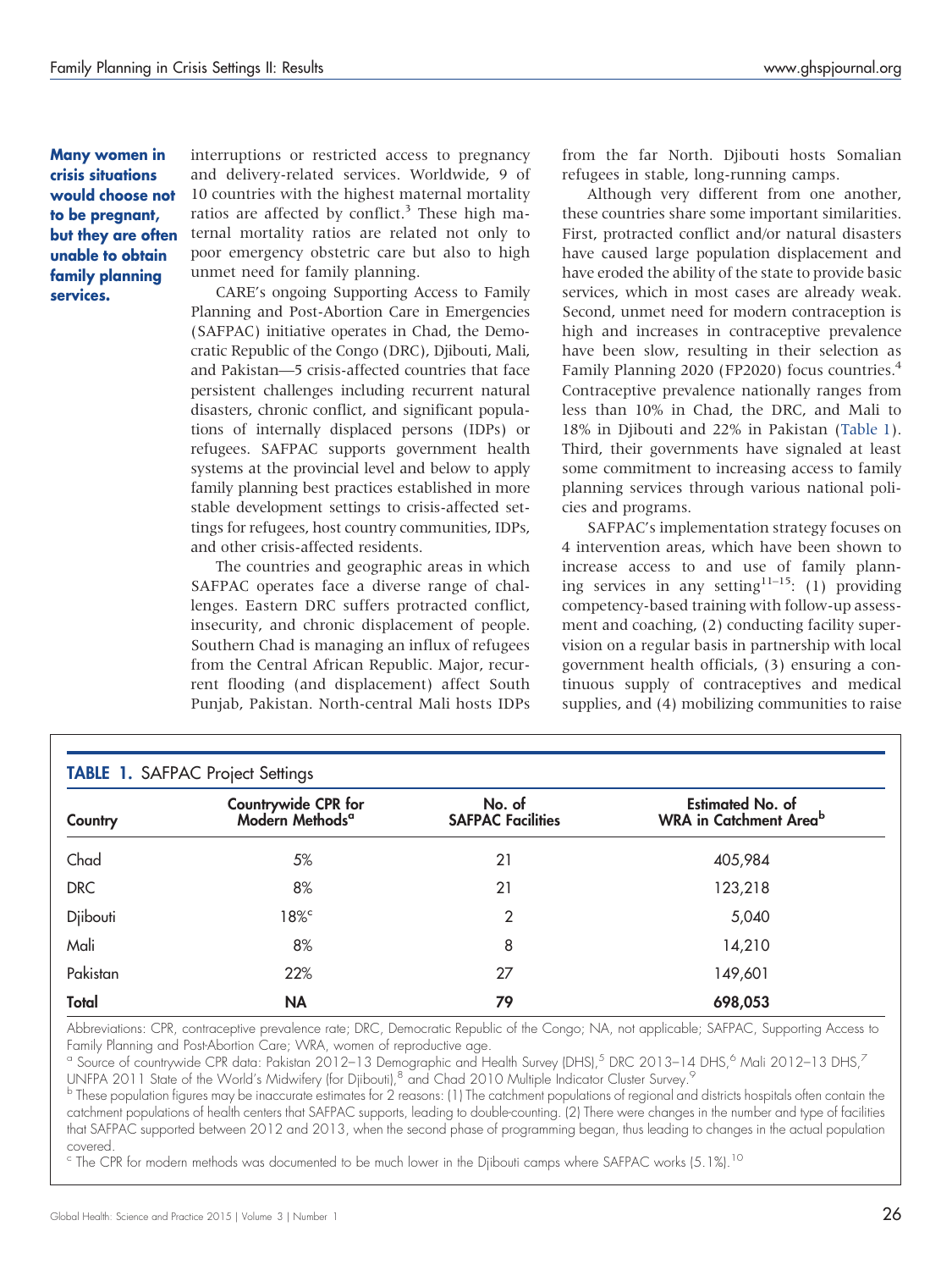awareness about family planning and to shift norms that block women's access to services.

CARE teams collaborate closely with provincial, district, and health facility management, service delivery staff, and community partners, on both overall design and day-to-day implementation of the program. SAFPAC supports basic first-level health centers, health centers providing basic delivery, and district and some regional/provincial hospitals, and works with a range of mid- and higher-level providers, including nurses, medical technicians, Lady Health Visitors (community health workers), and doctors. The initiative supports the entire range of contraceptive methods sanctioned by the government in each country and also supports postabortion care (PAC), which includes family planning services. The number of women of reproductive age in the project catchment areas ranges from 5,040 in Djibouti to 405,984 in Chad [\(Table 1\)](#page-1-0).

For more details about the interventions and lessons learned during implementation, see the companion article in Global Health: Science and Practice.<sup>16</sup> In this article, we show the effects of the initiative's interventions on modern method use, using project monitoring data over the first 2.5 years of the project.

#### **METHODS**

We analyzed project service delivery data from July 2011 to December 2013 from all 5 countries. The program collected these data for the purpose of continuous quality improvement, not for the purpose of conducting systematic research in a strictly defined model.

We focused data collection on the 4 contraceptive methods that are commonly offered at all health facilities—oral contraceptive pills, injectable contraceptives, implants, and intrauterine devices (IUDs). We also analyzed use of permanent methods, but they are offered in only a few facilities that we support. Health workers provide condoms and discuss their advantages and disadvantages in counseling; however, we do not track new condom users at the program, country, or global level to avoid double-counting those using them in combination with other methods and because of their relatively low effectiveness in reducing unwanted pregnancy during typical use. We also do not track use of emergency contraceptives at the program's national or global level because they are not an approved method in some countries.

The indicators reviewed in this article are the number and percentage of new users by

### Data Collection and Management

The project's patient recordkeeping and data collection system has been integrated into the government's health information system. Health facilities assign each client an individual client card, which serves as a record of the client's history and previous visits. In addition, family planning registers record details of each visit by client encounter. Each month, project staff or providers summarize the data from family planning registers from each facility and collect them in hard-copy forms designed specifically for the project. Then project staff record the data electronically in Microsoft Excel and send them to the SAFPAC country-level management team. At the country level, the management team analyzes the date to explore trends that could inform decision making, and then the team sends the data to headquarters for compilation and further analysis (Figure 1).

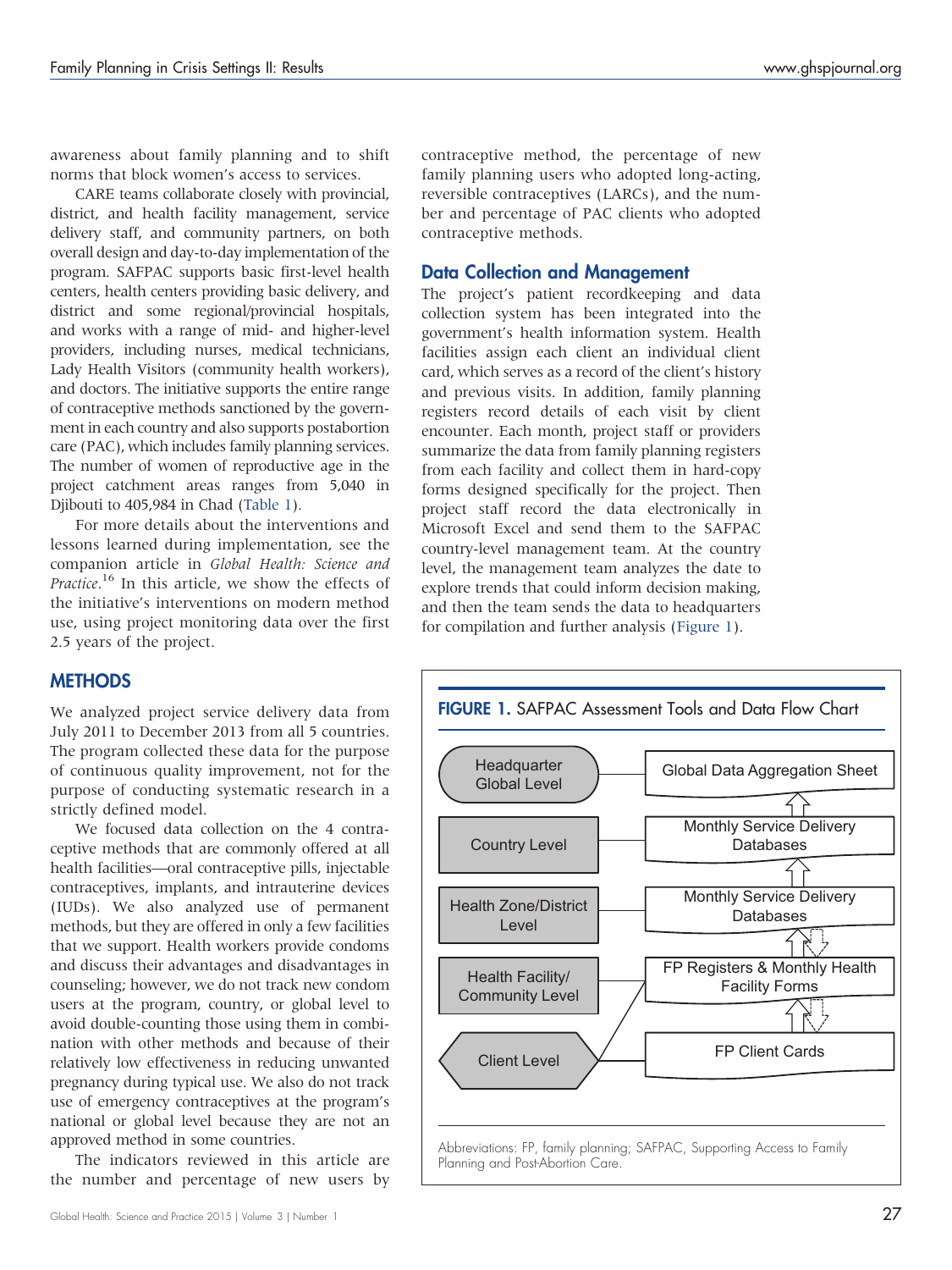Supervisors conduct data quality checks regularly during monthly supervisory visits by comparing summary monthly reports, patient records, and visit registers. As the project has progressed, the supervisors have begun reporting the findings of their monthly supervisory checklists to the district, national, and global level as well. (See companion article in Global Health: Science and Practice for more information about our supervisory approach.<sup>16</sup>)

The project attracted new family planning users as trained providers and contraceptive commodities became available.

#### Data Analysis and Use

In the health facilities, providers use wall charts to track service delivery progress. Project and government staff meet regularly at both facility and district levels to assess service delivery patterns and unexpected changes and to adjust programming as necessary. These teams also hold joint meetings with community leaders monthly or quarterly to discuss trends, develop specific action plans, and document next steps in handwritten supervisory logs. At the health zone/district and country levels, program staff use an Excel datasheet with built-in formulas and automatically generated graphics for data analysis. A globally aggregated datasheet compiles data and generates pivot tables and pivot charts for descriptive analysis.

#### RESULTS

#### New Modern Method Users

The first 2.5 years of the project have been characterized by high and sustained demand for modern methods of family planning in all 5 countries. In total, the initiative has reached 52,616 new users of modern methods in Chad, Djibouti, the DRC, Mali, and Pakistan (Table 2). The number of new modern method users has varied by country, from 575 in Djibouti to 21,191 in Chad.

An increase in new users was apparent immediately as trained providers and commodities became available. The first cohorts of providers completed their training in November 2011. Beginning in December 2011, a sharp increase in new users occurred in Chad, the DRC, and Pakistan (the 3 SAFPAC country programs active at the time). The upward trend continued through April 2012 as the final cohorts of providers received training ([Figure 2](#page-4-0)). Subsequently, the 3 initial countries all experienced spikes and dips in monthly numbers of new users, many of which were correlated with changes in the active conflict (in the DRC) or recurring natural disasters (in Pakistan). Another major factor in periodic decreasing user trends was cultivation seasons, as SAFPAC covers primarily rural farming populations.

#### Method Mix

Use of LARCs has predominated, representing 61% of total new users of modern methods across the 5 countries (Table 2). This overall average masks differences between countries. For example, in the DRC and Chad, 78% and 72% of new users, respectively, have chosen LARCs. In Mali,

TABLE 2. Number of New Modern Method Users and Distribution of LARCs vs. Other Modern Methods Among SAFPAC Initiative Facilities, by Country (July 2011–December 2013)

| Country    | Any Modern<br>Method <sup>a</sup> | <b>LARCs</b>    |             | <b>Other Modern</b> | % of LARCs Among   |
|------------|-----------------------------------|-----------------|-------------|---------------------|--------------------|
|            |                                   | <b>Implants</b> | <b>IUDs</b> | <b>Methods</b>      | All Modern Methods |
| Chad       | 21,191                            | 13,201          | 2,189       | 5,841               | 72%                |
| <b>DRC</b> | 14,869                            | 9,132           | 2,289       | 3,310               | 78%                |
| Djibouti   | 575                               | 6               | 0           | 569                 | 1%                 |
| Mali       | 3,093                             | 1,317           | 270         | 1,506               | 51%                |
| Pakistan   | 12,888                            | 298             | 3,432       | 9,158               | 29%                |
| Total      | 52,616                            | 23,852          | 8,380       | 20,384              | 61%                |

Abbreviations: DRC, Democratic Republic of the Congo; IUDs, intrauterine devices; LARCs, long-acting reversible contraceptives; SAFPAC, Supporting Access to Family Planning and Post-Abortion Care.

<sup>a</sup> Modern methods consisted of implants, injectables, IUDs, oral contraceptive pills, tubal ligation, and vasectomy.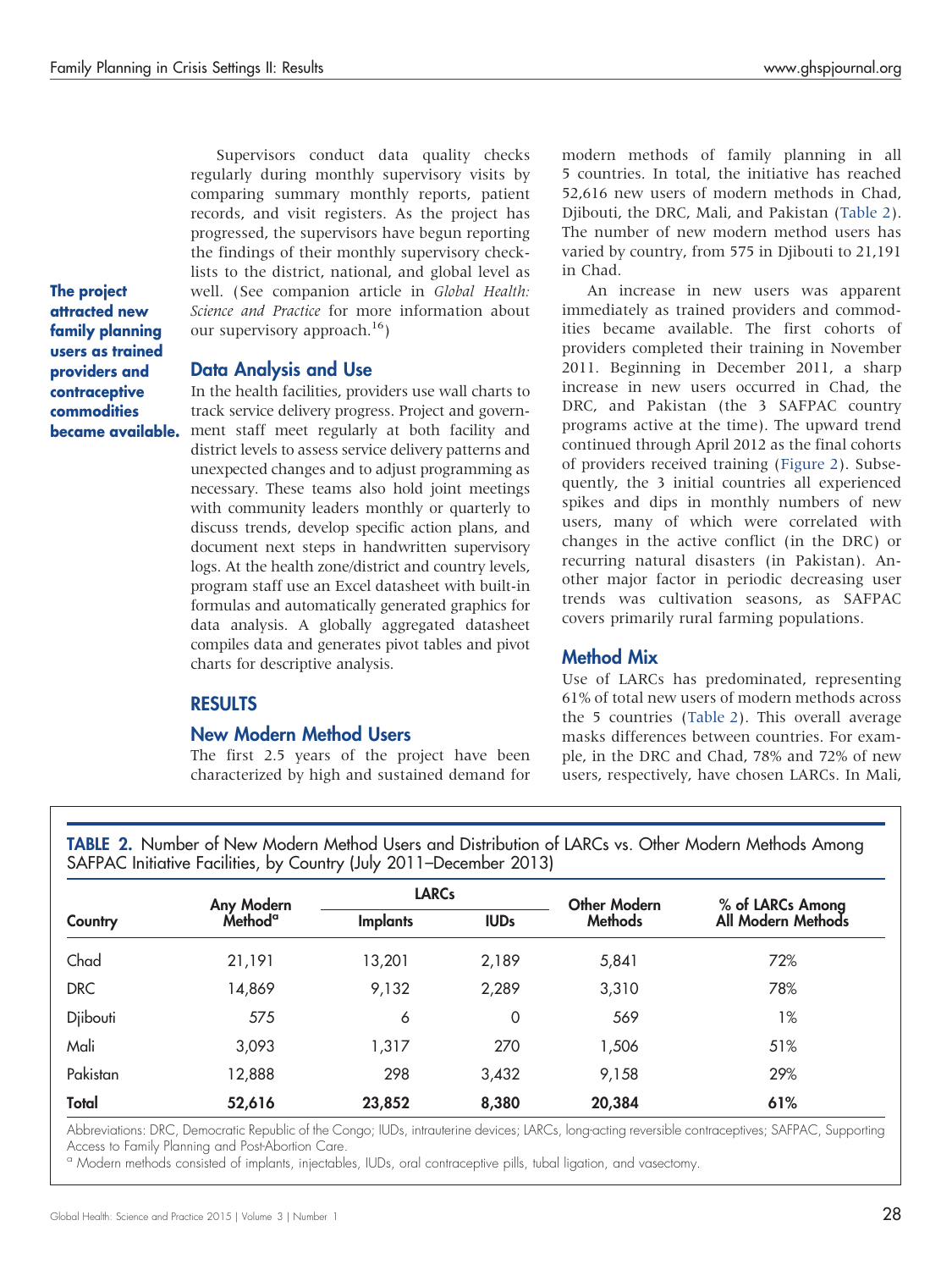<span id="page-4-0"></span>

51% of new users have chosen LARCs while in Pakistan, the proportion has been 29%. In Djibouti, providers received training in implant and IUD insertion at the end of 2013, so those methods were not offered in the country through SAFPAC during the period discussed here.

Between the 2 LARC methods, use of implants has predominated in the African countries (excluding Djibouti) while IUD use has represented a small portion of LARC use [\(Figure 3](#page-5-0)), at 14% in Chad, 17% in Mali, and 21% in the DRC. Practically speaking, the popularity of implants has coincided with the introduction and availability of the method; before SAFPAC began its activities, implants were virtually unavailable in these settings except in private-sector clinics in larger urban areas. In Pakistan, on the other hand, IUDs have been the predominant LARC method, at 92% of total LARC use. This is due, in part, to difficulty in securing commodities and governmental approval for the use of implants.

In all 4 countries that offer IUDs, use of IUDs has comprised a larger share of the method mix over time. For example, IUDs as a percentage of total new users has shifted in the DRC from 11.3% in the first 6 months of project activities to 28.2% in the most recent 6 months, and from 1% to 18% in Chad. In Mali, the share of IUDs has increased only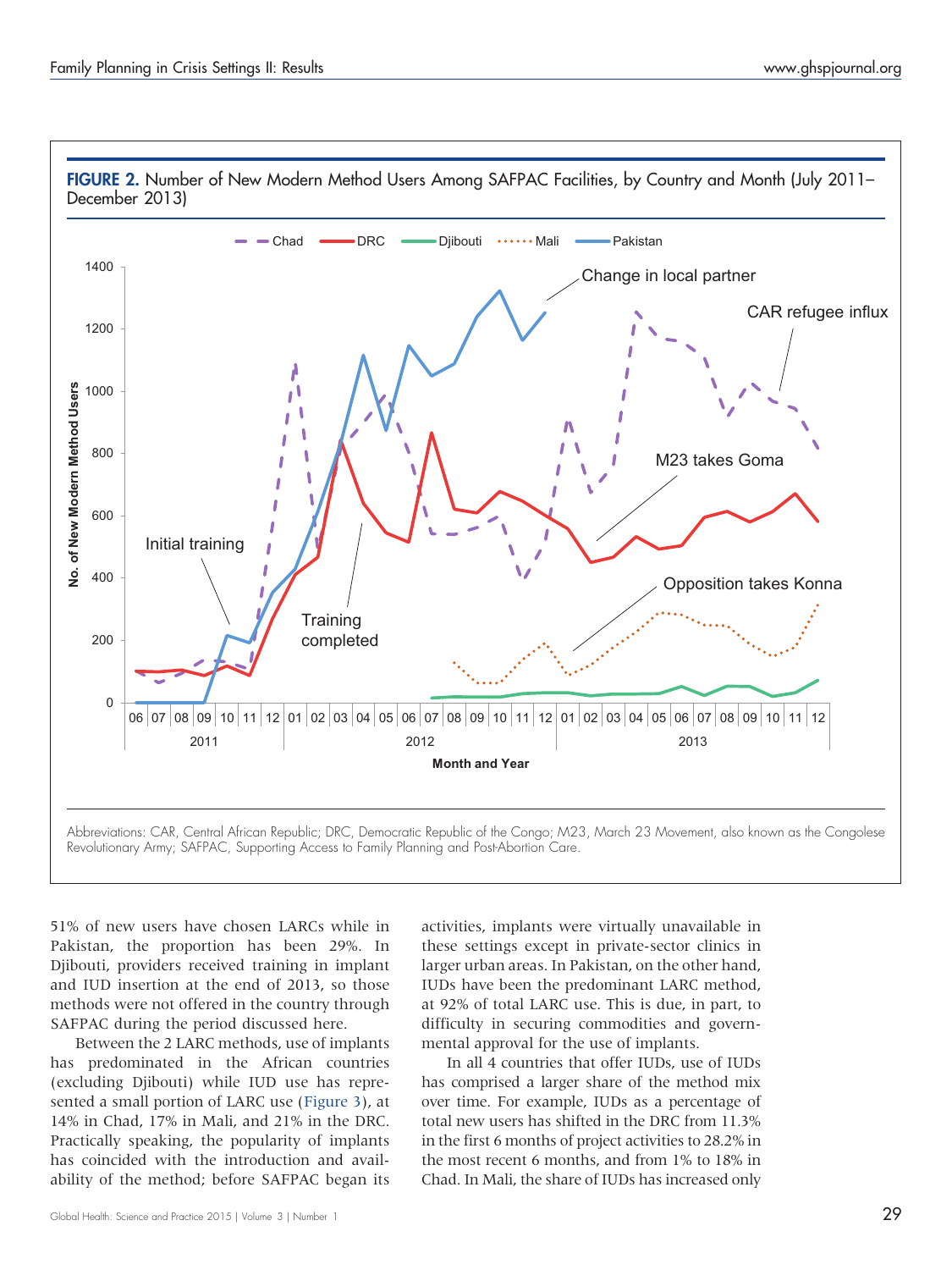<span id="page-5-0"></span>

slightly, from 6.2% to 6.8%. In Pakistan, IUDs represented a higher percentage of total new users initially than in other countries, at 23.0%, but the share has still increased to 28.8% ([Figure 4](#page-6-0)).

acting methods in fragile setting is feasible, even though they require more training and infrastructure support than short-acting

Providing long-

methods.

#### Contraceptive Use Among PAC Clients

On average, over the project period, 28% of PAC clients in Djibouti have adopted a contraceptive method, compared with 57% and 59% in Chad and Pakistan, respectively, 65% in the DRC, and 77% in Mali.

#### **DISCUSSION**

Using project monitoring data, the SAFPAC initiative has demonstrated the feasibility of providing high-quality family planning services, including long-acting methods, in fragile settings and at a rapid pace. Over the initial 2.5-year period, the project reached 52,616 new modern method users among a catchment population of about 698,000 women of reproductive age in 5 crisis-affected country settings across Africa and Asia, exceeding the project's target of 36,002 new users over the corresponding project period.

Of particular note is the dramatic increase in use of LARCs as a percentage of the overall method mix, in particular in the sub-Saharan African countries of Chad, Mali, and the DRC. LARCs are increasingly representing a greater portion of the method mix generally throughout sub-Saharan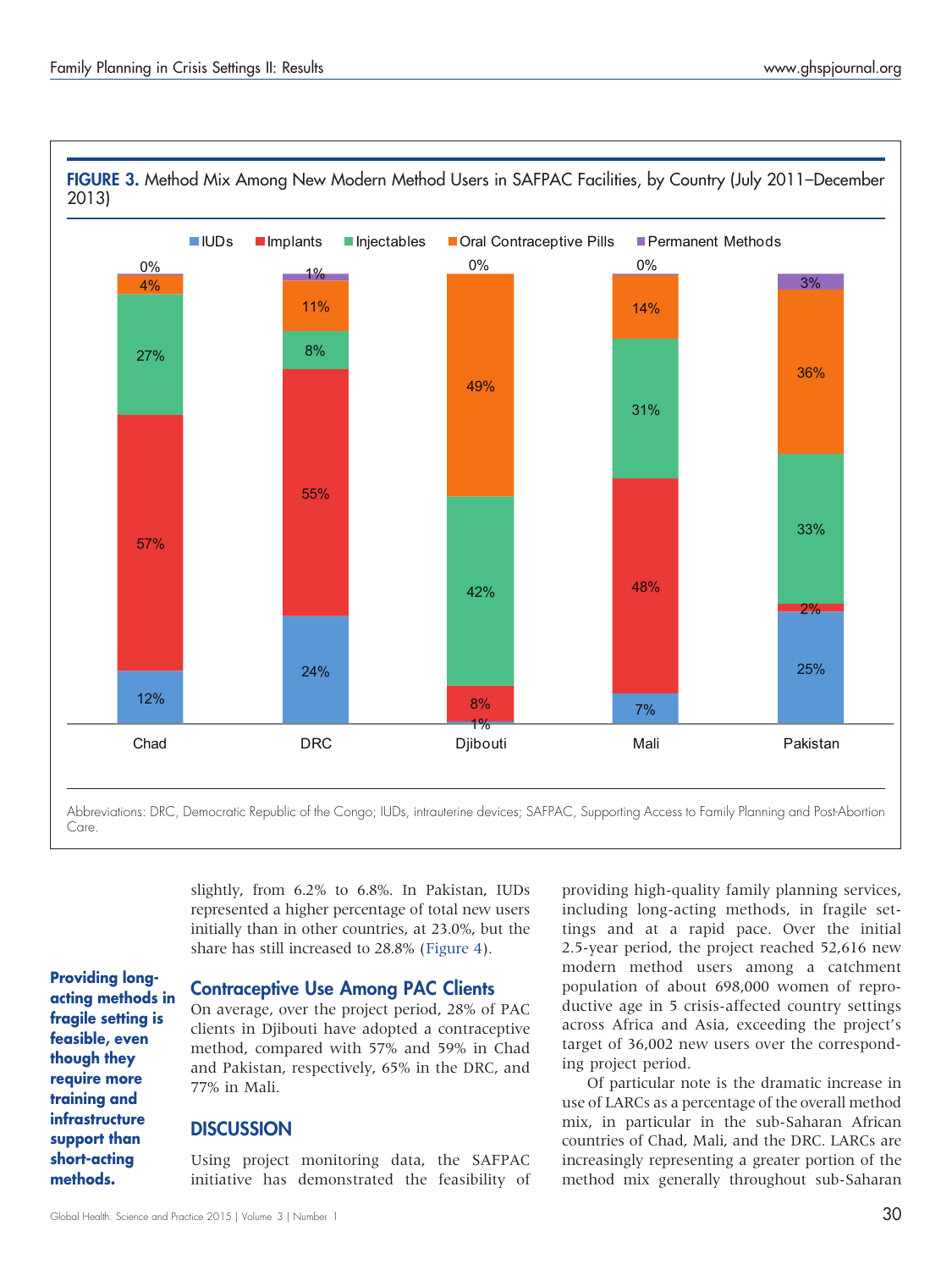<span id="page-6-0"></span>

Africa. However, debate continues about the feasibility of providing LARCs in crisis-affected settings. The requirements both for provider training and for basic infrastructure required to insert IUDs and implants are significantly greater than those to dispense pills or administer injectable contraceptives. In SAFPAC-supported facilities, LARCs comprised 61% of the method mix, demonstrating not only that it is feasible to provide these methods in such settings but also that women in crisis-affected settings want and will use LARCs when the methods are available and they know about them, supporting earlier findings. $17$ 

Sullivan et al. note that while there is generally no ideal method mix, there may be reason for concern when 1 or 2 methods

predominate in a country.<sup>18</sup> Use of implants has predominated in the areas supported by the SAFPAC initiative. Implants seem to appeal to both providers and clients. Providers at SAFPACsupported clinics reported liking the ease and speed of implant insertion. Clients reported liking that the insertion procedure does not require disrobing (as with IUDs) and ease of using the method (no need to return for refill/ reinjection). In addition, our conversations with communities, clients, and providers suggest that other major factors behind women choosing implants include availability of the method free of charge in SAFPAC-supported facilities, in contrast to private channels where the method is available but very expensive, and word-ofmouth through rural social networks.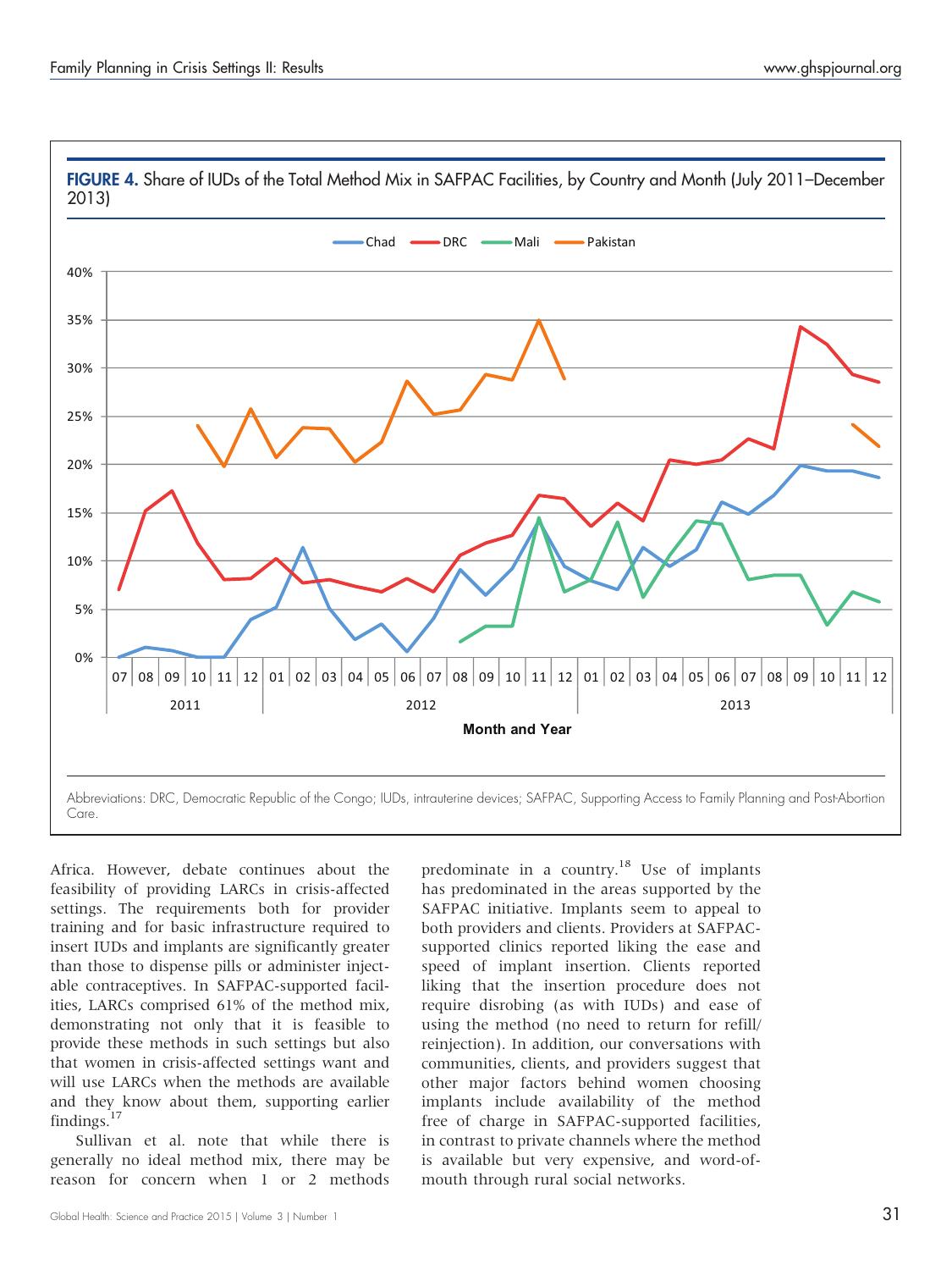Still, the project team wanted to ensure that the higher use of implants over IUDs was not the result of misinformation or bias against IUDs. Accordingly, the SAFPAC team conducted additional provider training to offer unbiased counseling, refresher training to increase their confidence in IUD insertion and removal, and tightened and improved messaging related to the advantages of IUDs.

Use of IUDs increased over time as the project intensified its efforts to improve provider training and potential clients' awareness.

Project efforts to increase access to IUDs appear to be correlated with the upward trend of increasing IUD use in Chad, the DRC, and Pakistan. In DRC facilities, in particular, the share of IUDs increased to more than 20% of the total method mix compared with an overall sub-Saharan African average of 3%.<sup>19</sup> We attribute this increase to 2 main factors: (1) Project supervisors began to clearly reinforce to providers the potential advantages of IUDs and the importance of presenting all options to women using our adapted DMT/BCS+ approach (even if they had heard of a different method before arriving for services), and (2) As more women began to try IUDs, influential satisfied clients, as well as male and female community leaders, shared positive experiences through their social networks.

In terms of family planning adoption among PAC clients, the project aims to meet a standard of 80% of PAC clients adopted a contraceptive method. The average rate of family planning acceptance among PAC clients, however, ranges from 3.2% in areas with no supportive interventions to anywhere from 45% to over 90% after implementing interventions.<sup>20</sup> In Mali, 77% of PAC clients at SAFPAC facilities have adopted family planning, which is near the global target of 80%. Although our facilities in the other 4 countries have not yet reached this target, we believe they are on the path to doing so, with current levels between 28% (in Djibouti) to 65% (in the DRC).

#### Strengths and Limitations

Our ability to assess true coverage of family planning services among the general population in the regions we cover, and to show causal relationships or make generalizable conclusions, is limited because the findings presented in this article come from routine monitoring data, not population-based surveys of randomly sampled, representative groups. While we have some information from client records on the characteristics of users, we cannot conclude with confidence that this group of users is fundamentally the same as

the general population of women of reproductive age in terms of access, age, income level, and other demographic characteristics. Instead of diverting resources to such costly population-based surveys, the project has instead focused on collecting highquality routine monitoring data and making maximum possible use of the data to continually improve the program.

We also face challenges in our ability to attribute the increase in new users of family planning to our efforts because we lack a comparison group among surrounding populations. It was not within the scope of the program to create such a comparison group. We are currently seeking ways to design a low-cost approach to collect household information to estimate contraceptive prevalence and unmet need and to determine whether women are unable to access services due to geographic distance, social or economic marginalization, or other unknown reasons. However, the notably higher numbers of clients per month and the rapid increase in contraceptive uptake shortly after trained providers and commodities became available do suggest that SAFPAC is meeting preexisting unmet need through high-quality service delivery. Furthermore, the sustained uptake in subsequent months suggests that CARE's community engagement activities are effective in accessing latent demand even after initial pent-up unmet need had been satisfied.

#### **CONCLUSION**

These results suggest that it is feasible to work with the public sector in fragile crisis-affected states across diverse settings to offer a wide range of family planning services and methods. Moreover, the project demonstrated that it is feasible to do so in a short time period (about 2 years), resulting in rapid uptake of family planning overall, as well as a dramatic increase in the percentage of users voluntarily choosing highly effective long-acting reversible methods. This can be done using a set of interventions, drawn from best practices in development settings, that tackle typical service delivery challenges, increase awareness of a range of different methods, and begin to challenge norms that restrict women's access to family planning. Marshalling resources to reach women in a wide range of crisis-affected settings worldwide could make a meaningful contribution to progress on Millennium Development Goal No. 5 to improve maternal health.

Competing Interests: None declared.